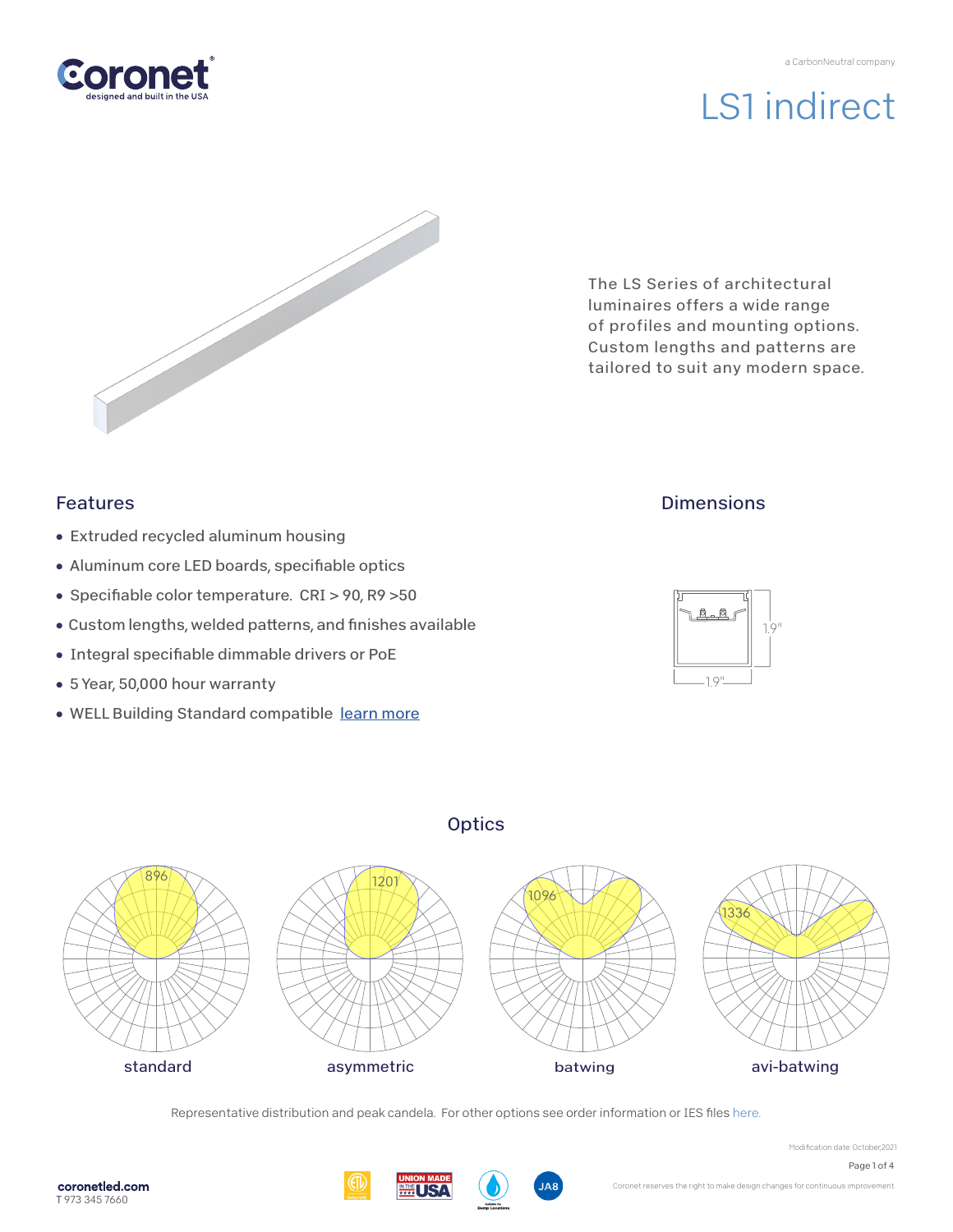

### Ordering Information



### **Performance**

| Output <sup>1</sup> |    | Watts/ft Lumens/ft |
|---------------------|----|--------------------|
| Low                 | ь  | 498                |
| Medium              |    | 654                |
| High                | 10 | 903                |

'Based on a typically configured 90 CRI, 3500K luminaire using one driver.

Custom outputs available. Please consult factory. For 4000K multiply by 1.05; for 3000K 0.96; for 2700K, 0.92.

### Technical Information



click [here o](https://coronetled.com/warranty-technical-info/)r scan QR code

Wiring diagrams, PoE and sensor details

Modification date: October,2021

Page 2 of 4

coronetled.com T 973 345 7660





**JA8** 

Coronet reserves the right to make design changes for continuous improvement.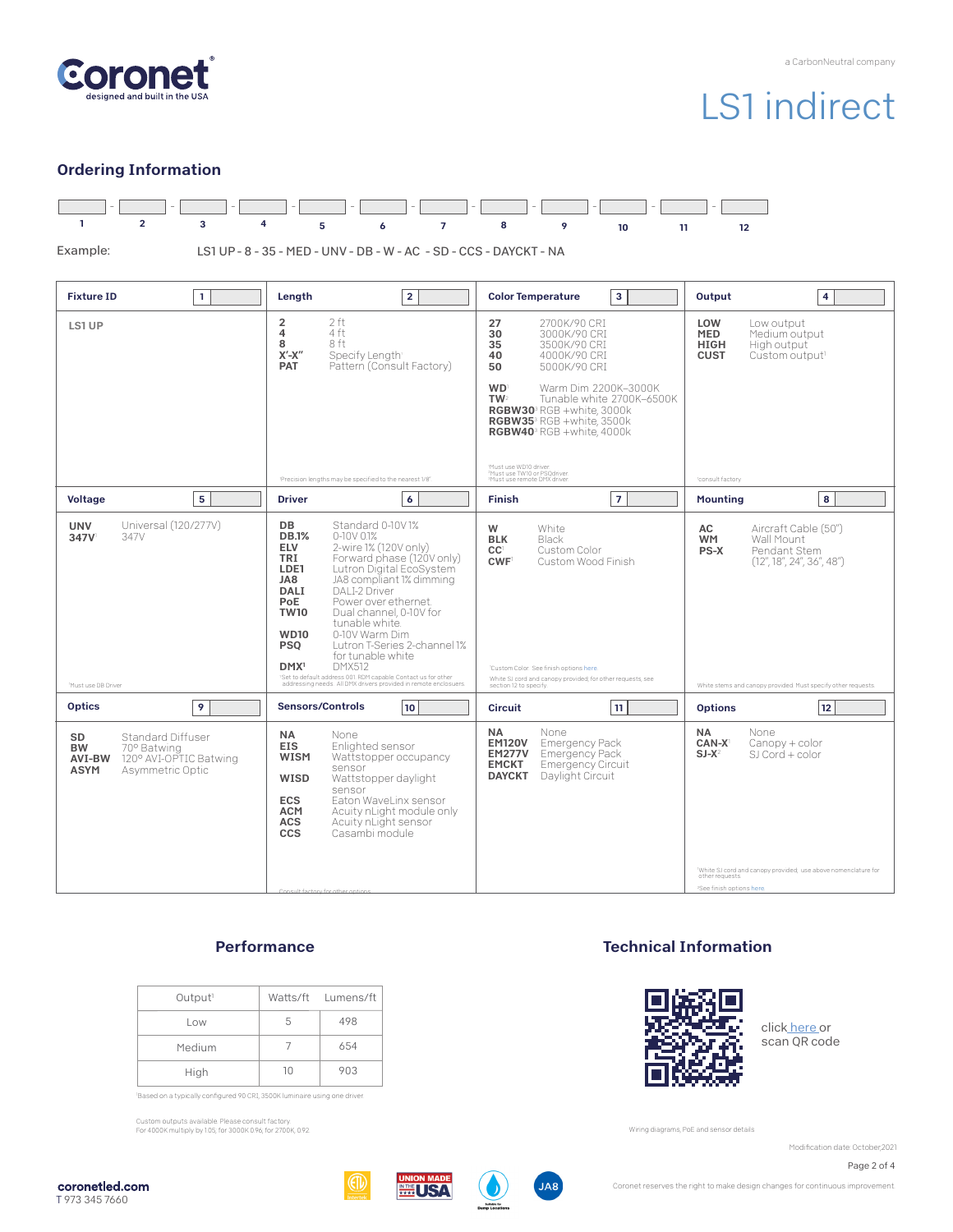

#### Drivers & Electrical

Integral drivers\* with 0-10V Dimming standard. Several other driver options available; see ordering information. \*DMX drivers are provided in remote enclosures.

#### Sensors & Controls

Sensors are installed on an aluminum plate adjacent to the luminaire lens1. Coronet remains agnostic in our approach to sensors and control systems; our fixtures are compatible with most systems offered.

1Not applicable to indirect only models. Consult factory.

#### Emergency Back-Up

For fixtures three-feet or longer, a 4W integral emergency driver may be wired to 4ft sections. 7W, 10W, and 12W drivers are also available (not all integral; consult factory). Emergency circuits for use with building generators are also available.

#### PoE (Power over Ethernet)

Compatible with virtually all PoE systems including Molex Coresync, Igor, Smartengine, Platformatics, and NuLED SPICEbox. Consult Factory for systems not listed, See [here f](https://coronetled.com/warranty-technical-info/)or more info.

#### Finishes

All luminaires are finished in high quality polyester powder coating. Our standard color is white. Any RAL color may be specified.

#### Weight

3 pounds per foot

#### **Patterns**

Featuring illuminated welded corners and angles. Consult factory for custom designs and elevations

## **Optics**

Extruded satin acrylic lenses provide excellent diffusion, high transmission, and no LED imaging.

#### **Construction**

Housings are extruded premium, recycled aluminum. Individual fixtures are available up to 12' long and may be specified as nominal or precision lengths. Precision lengths are supplied within 1/8" tolerance.

#### Joined Runs

Runs of any length may be specified and are comprised of multiple, factory-engineered, joined sections. Individually specified luminaires are not field joinable.



Representative joinery. For product specific details see installation guides or submittal drawings.